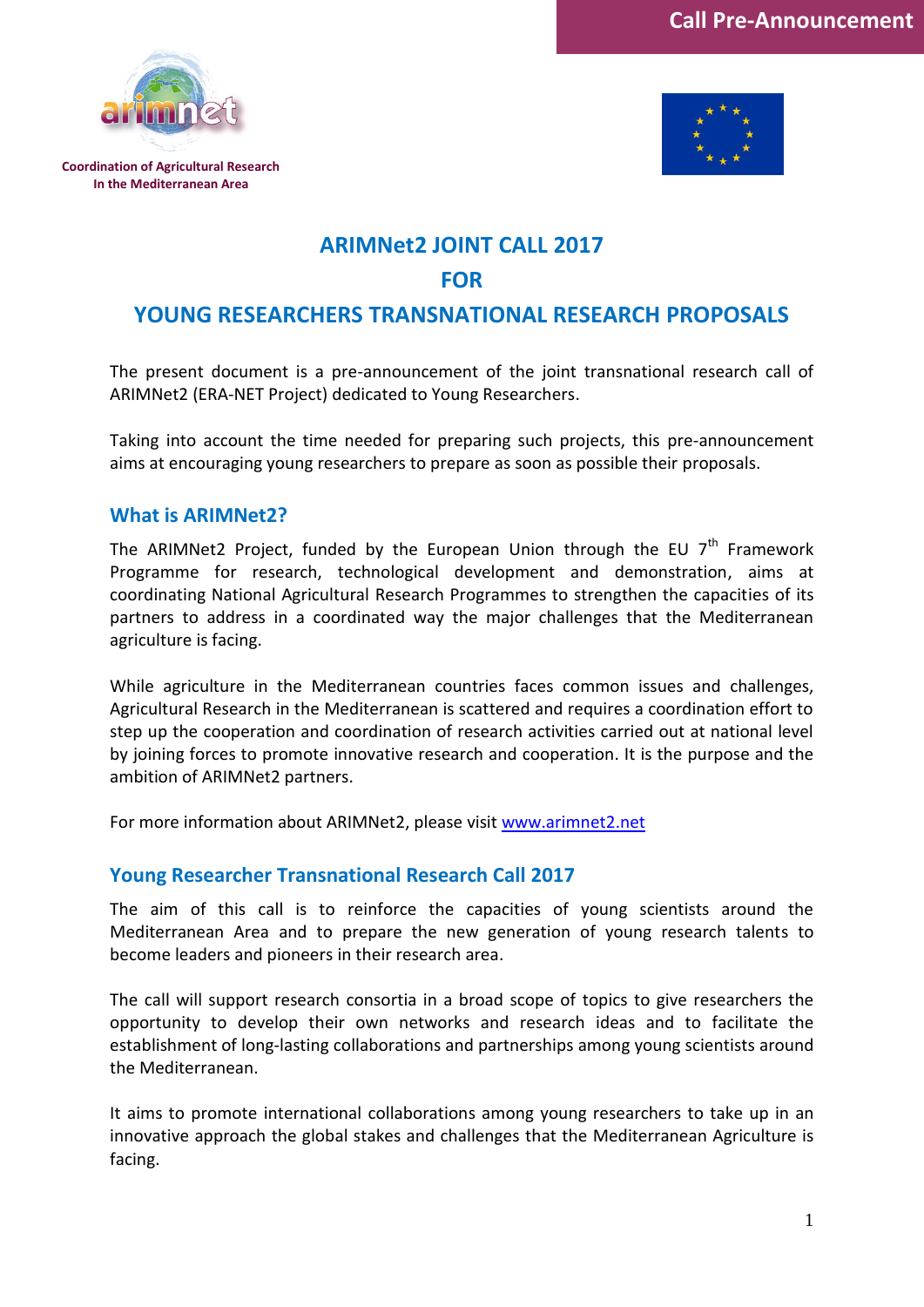### **Call Topics**

Topics covered in the present call have been defined according to the priorities of the Integrated Strategic Research Agenda (ISRA) developed under ARIMNet2 and the current national priorities.

Through this call, the ARIMNet2 consortium is willing to support Young Researchers leading research projects aimed at **producing innovations that enhance the contribution of agricultural and food systems to social and economic development in a sustainable way.**

#### **Enhancing Mediterranean agricultural and food value chains**

The countries of the Mediterranean basin face a number of similar problems in relation to agriculture, mainly as regards the use and management of natural resources, such as soil and water, and threats to the security and sustainability of agricultural production resulting from climate change. The vulnerability of Mediterranean ecosystems and unsustainable farming systems have led to problems such as soil erosion and runoff, overexploitation of natural plant cover, loss of fertility of agricultural land, soil degradation, underground water overexploitation, contamination and food safety problems.

However, the socio-economic contribution of agriculture and food sectors to economic growth, rural development and employment is very important all around the Mediterranean. The diversity of products and the traditional know-how in food production and processing are important assets that have led the Mediterranean region to be deemed for the high quality and diversity of its food. Nevertheless, traditional Mediterranean food chains are suffering difficulties to face the increase in urban demand and changes in consumption and life styles. This induces also poor nutrition and significant health problems. The development of sustainable agriculture and local food industries, which generate employment and value-added products, is a common objective for the Mediterranean countries.

**This call will cover two topics:**

- **Promoting sustainable agriculture for socio-economic development.**
- **Valorising local products through food value chains improvement.**

### **Application Procedure**

The call will be published officially on the ARIMNet2 website: [www.arimnet2.net](http://www.arimnet.net/)

**This call is dedicated to young researchers ONLY. We considered a young researcher somebody who has obtained his/her PhD (or equivalent\*) within the last 10 years (meaning in this case that applicants must have obtained their PhD after 1 January 2007).**

*\*Equivalent diploma or experience will depend on the national rules to be published in June 2017.*